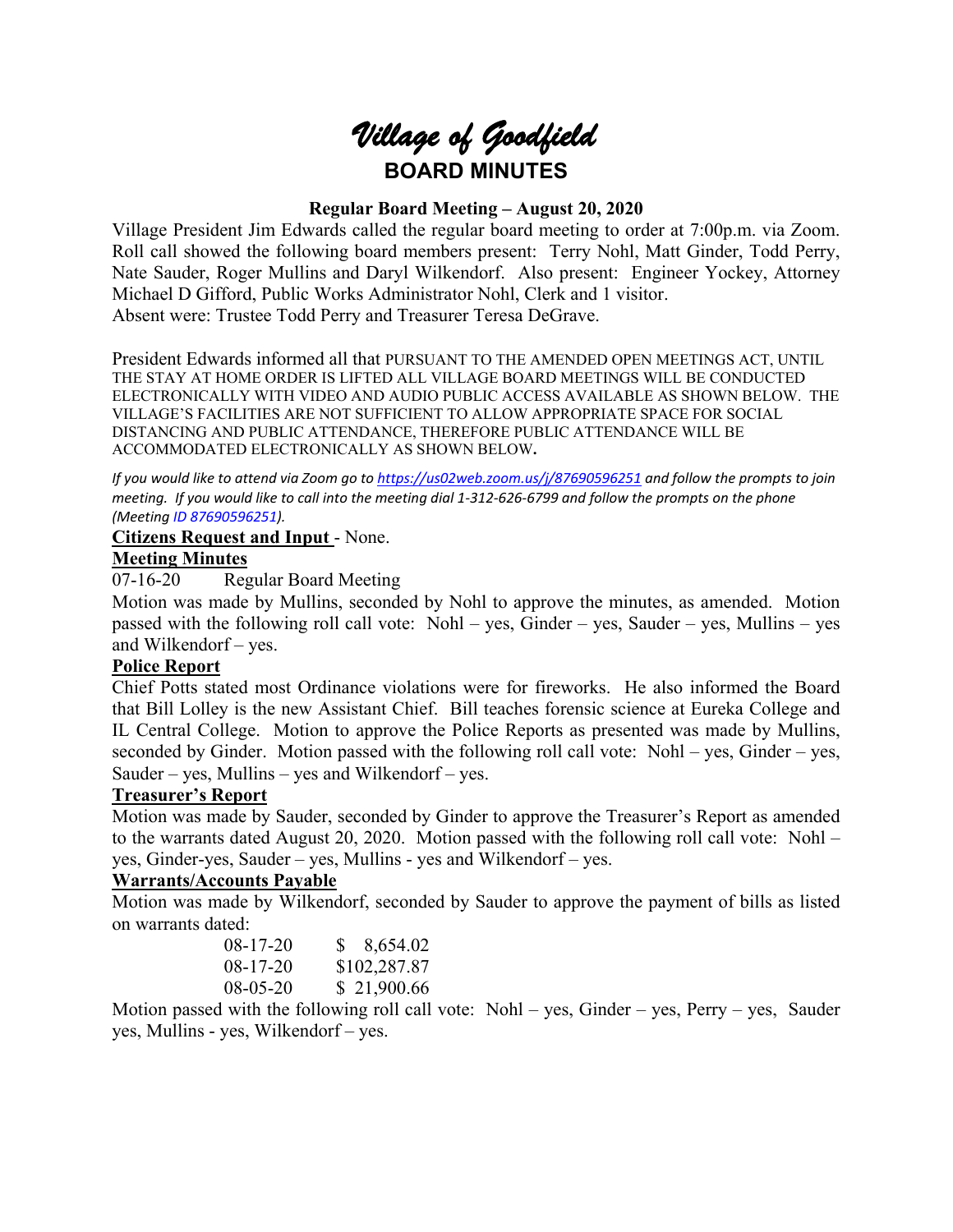# **Transfers**

Motion was made by Wilkendorf, seconded by Nohl to approve the following transfers:

- \$36,836.61 from O&M Checking to General Fund Checking
- \$ 0.00 from General Fund Money Market to General Fund Checking
- \$ 0.00 from General Fund Money Market to Building Fund Money Market
- \$15,000.00 from O&M Checking to O&M Money Market
- \$ 0.00 from O&M Checking to Pledged Revenue (Bond Pmt)
- \$75,487.89 from TIF Fund to General Fund Checking
	- \$ 0.00 from Bond Repayment Fund to General Fund Checking

Motion passed with the following roll call vote: Nohl – yes, Ginder-yes, Sauder – yes, Mullins yes and Wilkendorf – yes.

# **Payment of outstanding invoices upon request of Village Engineer**

There were no outstanding invoices.

#### **PUBLIC WORKS ADMINISTRATOR/VILLAGE ENGINEER REPORT WATER TREATMENT PLANT/DISTRIBUTION SYSTEM**

Public Works Adm. Josh Nohl and Public Works Asst. Adm. Mike Carr had a phone conversation with EPA. EPA came out and took samples. BacT & Chlorine samples were good. EPA also took samples from Timberline Mobile Homes Park which resulted in a boil order.

# **SEWER TREATMENT PLANT/COLLECTION SYSTEM**

PWA Nohl has had conversations with residents in town that had water in their basements. Josh would like to have a combined Streets  $\&$  Alleys and Water  $\&$  Sewer Committee meeting to discuss the Village's storm water plan.

# **SANITARY SEWER COLLECTION SYSTEM ISSUES**

Nothing discussed.

# **ATTORNEY REPORT**

Jerry Rizqallah, owner of Timberline Mobile Estates, had asked if the Village would allow one of their operators to do water testing for Timberline. None of the operators were able to do this. Mr. Rizqallah did find an operator with the help of IRWA.

# **VILLAGE PRESIDENT'S REPORT**

President Edwards reported COVID 19 is still a concern. As of 8-18-20 Goodfield has had 220 residents tested with no positives. Congerville has had 159 residents tested with 7 positive cases. Woodford County has had 209 positive cases with 163 recovered, 42 in home isolation, 1 hospitalized and 3 deaths.

President Edwards helped apply for 2 business stabilization grants - one was turned down and the other was approved.

The Federal Government put all of the money from the CARES ACT and CURES ACT to DCEO to distribute. Large Counties already received their money. The rest have to apply to get the money. Sen. Duckworth, Durbin and Brady are urging DCEO to treat us the same as the large counties. Goodfield had approximately \$35,000 coming to us to offset revenue lost due to COVID 19. President Edwards went to a HOI Mayor's Meeting where the CURES ACT was discussed. They urged everyone to get creative to see how COVID has cost us revenue.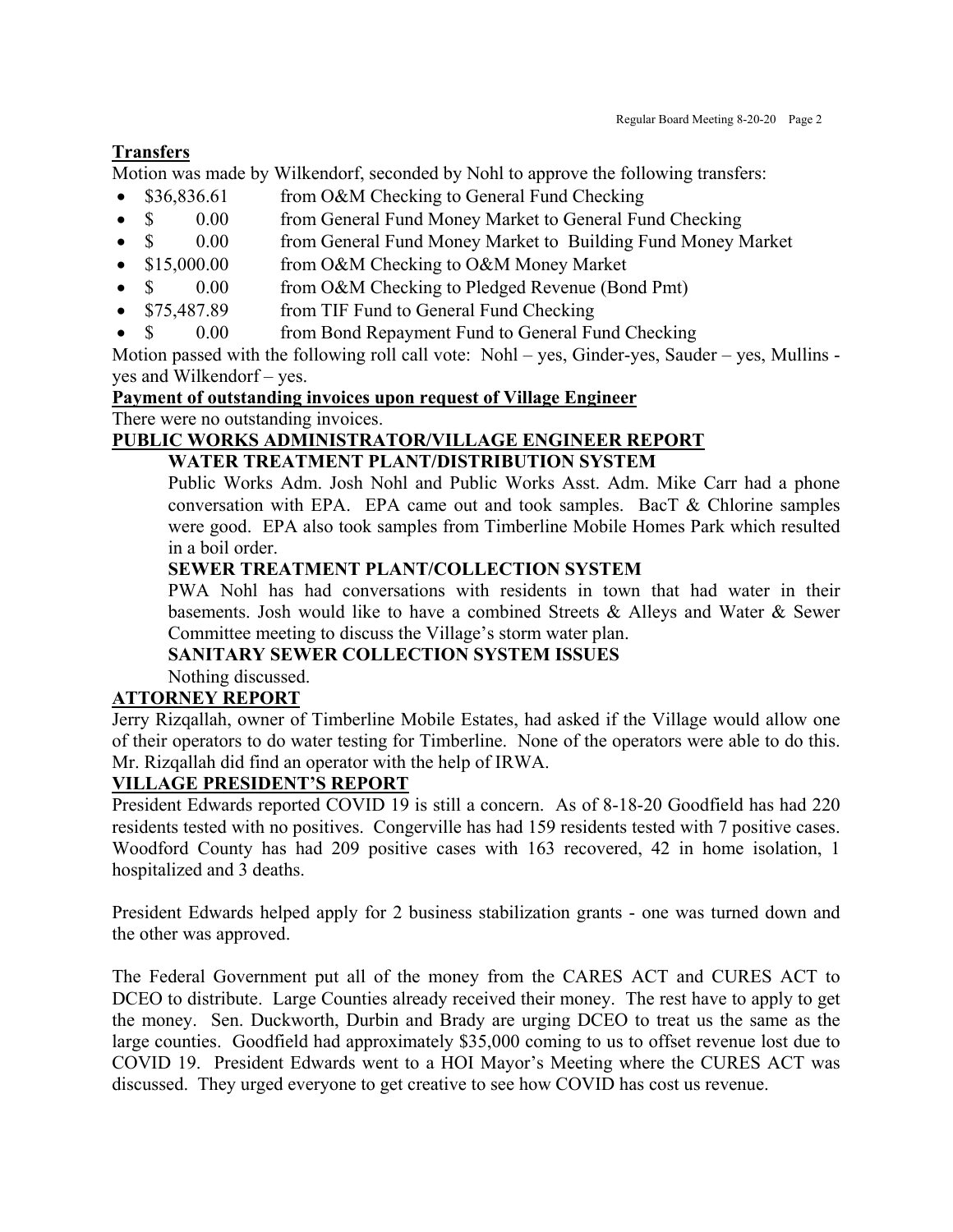#### **OLD BUSINESS**

## **Comprehensive Plan/Mile and a half radius map**

Planning Chairman Mike Carr and the Planning Commission will be the ones to work on this project.

#### **Ingress/Egress Easement for Sanitary Sewer Trunk Main**

Nothing discussed.

# **Raymond & Cleveland Street Right of Way**

Water Easement for Coulter is being drafted, plat is complete. Have not got ahold of Mike Kamp yet.

#### **Sewer Main Easement – Dr. Merheb & Barn III**

Engineer Yockey commented this project needs to be done.

# **Drainage Issue E Martin Drive**

Nothing has changed from last month.

# **Amendment to Timberline Mobile Estates Water Service Agreement – Letter of Credit**

Nothing discussed.

# **Drinking Fountain at Park/Possible Community Club Donation**

Nothing discussed.

**Quitclaim Deed from Village to adjoining land owner lot 12 Goodfield Crossing** This project is completed and filed with Woodford County.

## **Mutual Easement between Village and cell tower property owner for access across adjoining properties**

Mr. Dietrich has signed the Easement and mailed it back to the Village. We have not received it yet.

# **Easement for trunk sewer manhole T-17**

Engineer Yockey has completed plat. Attorney Gifford will get legal documents done.

# **Drainage Easement at Parkside Estates**

This project is completed and has been filed with Woodford County.

#### **Ordinance #97-05**

Engineer Yockey sent information to Tazewell County Clerk and has not heard back from them yet.

# **NEW BUSINESS**

# **Proposed Resubdivision of a portion of Goodfield Business Park**

Engineer Yockey was contacted by a land surveyor for Goodfield Business Park regarding resubdivision of lots. Someone is going to purchase lot 1 and 60' of lot 2 which leaves the remainder of lot 2 unbuildable. They want to resubdivide lots 2, 3  $\&$  4. The Village has a 6" water main that would be in the middle of new lot 100. Engineer Yockey and PWA Nohl met with the surveyor regarding concern about the water main. The surveyor has expanded the Easement for the lot from 10' to 20' and over top of the Easement they can only put landscaping or parking lot. Surveyor asked Engineer about detention for lot 1 and north portion of lot 2. Engineer Yockey told him Goodfield Business Park already has detention. They would like to access off of Commercial St. not Route 150. Water main services Goodfield Business Park. Attorney Gifford asked if the Village would need to amend the TIF Development Plan.